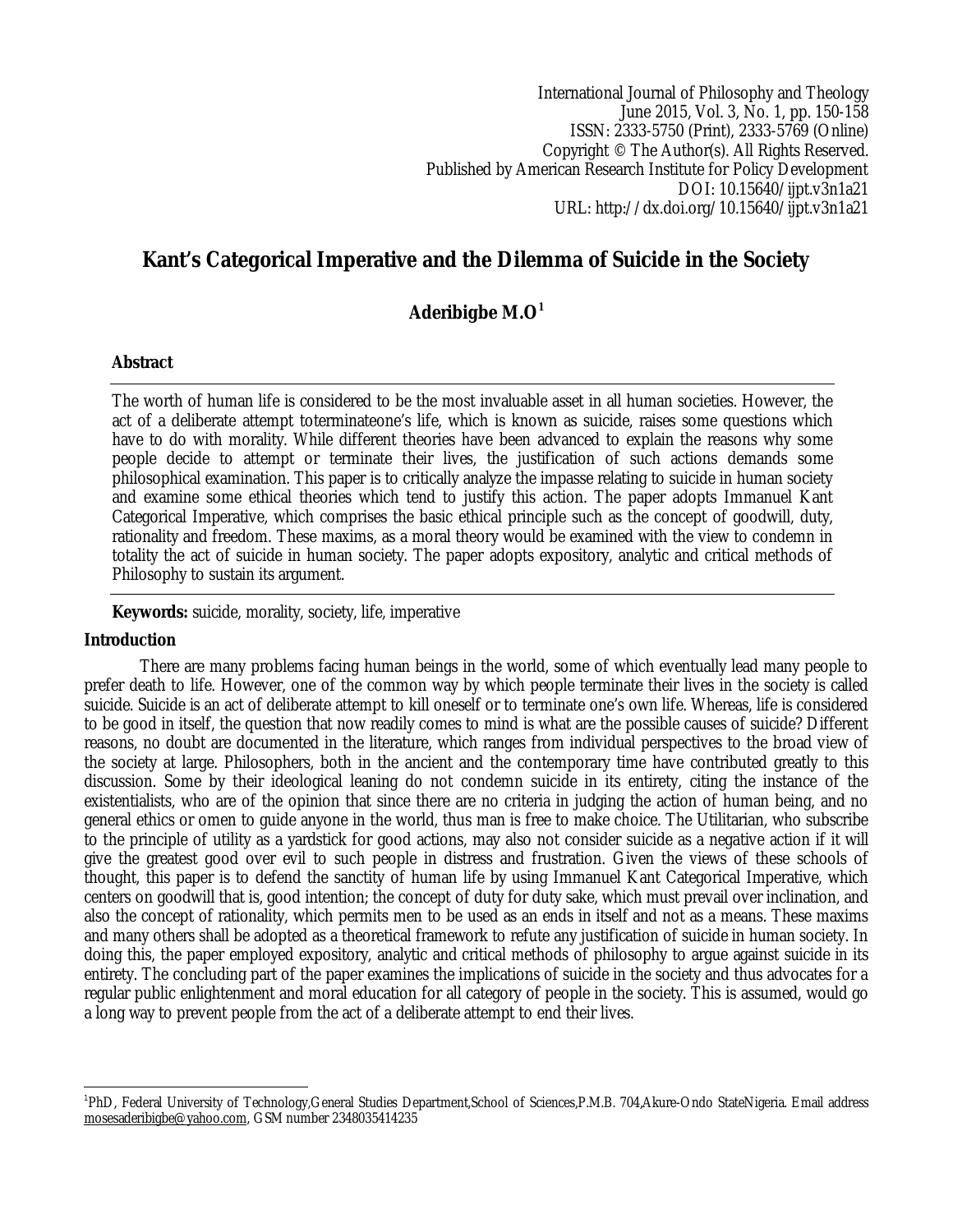#### **The Meaning, Types and Causes of Suicide**

This section of the paper attempts to examine some definitions of suicide and also to analyze its meaning. In addition, it discusses the major causes of suicide in the society and highlights the various types of suicide. That is, the different kinds of suicidal act.

#### According to *Encyclopedia Britannica* (1974), the term suicide means:

The act or instance of taking one's own life voluntarily and intentionally but the term can also be applied to any person who attempts to take, or has a tendency to take, his own life.It also refers to the behavior of individuals and groups, even of nation, that may bring about their own self-destruction.

# In the same vein, the *New Age Encyclopedia* (1980) views suicide as:

The act of voluntarily taking one's own life. This includes failure to avoid death when possible to do so, and also self-initiated action which directly results in death. These definitions stated above emphasize more on the voluntariness and intentionality of the person involved. That is, suicide is seen as a deliberate attempt to terminate one's own life. Similarly, Emile Durkheim a renowned Sociologist also in an attempt to define suicide avers that "the term suicide is applied to all cases of death resulting directly or indirectly from a positive or negative act of the victim himself, which he knows will produce this result" (Baechler, 1979). Following the above statement "the victim himself" as used in this definition, eliminates the cases where the person who committed suicide dies by the hand of another. It prevents those who by example goes to war searching for death, or one who avoids facing a great disappointment by agreeing to die in a surgical procedure that he knows will be fatal (Baechler, 1979). Such instances are equally cases of suicide which a comprehensive definition should capture. Also, another statement in the definition "which he knows will produce this result" reveals an entirely rationalist conception, where the behavior of everyman is perfectly transparent to himself. It should be noted that there are suicides that are in a way automatic, this occurs where a part of one's consciousness and one's will is nullified. Above all, there are other instances of suicide which result in death and are open to a whole series of interpretation and quite different representations. In another dimension, Halbwachs define suicide as "every case of death that results from an act undertaken by the victim himself with the intention, or with a view to, killing himself, and which is not a sacrifice"(Baechler, 1979). The opening part of this definition follows that of Durkheim and is open to the same criticism. The distinction introduced between "with the intention, or with a view to seem to" indicate that Halbwachs nourished some doubts about the deliberate nature of the suicidal act. The concluding part, however, marks an intentional break with Durkheim; the idea of getting rid of sacrifice put an end to any form of altruistic suicide as well.

#### Moreover, Achille-Delmasin his own view avers that:

"suicide is the act by which a fully competent man kills himself, he is able to live but he chooses, without any moral obligation, to die" (Baechler, 1979). On this note, suicide is considered as a conscious phenomenon, the afore stated definition reveals that the victim decides to "kill himself" thus eliminates anything accidental. The author strongly holds the opinion that it is easier to distinguish all fake attempts undertaken for reasons of concern, sympathy, or blackmail, which are nothing but phony suicide-attempts revealing vain glorious, perverse, or covetous mythomania. "Fully competent" as used in the definition excludes suicidal person who are demented, who kill themselves for unconscious motives, and accidental suicides that result from errors. "Able to live but chooses to die" allows one to ignore both coerced suicides (where the choice between life and death does not exist) and euthanasia (by which one seeks to escape a more terrible death). "Without any ethical obligation" intends that we should eliminate "ethical suicides" (where one dies in order to fulfill a heroic or sacred duty). Given the above, all these qualifications which amount to exclusions are arbitrary, not to say inconsistent because discrimination among these various forms of death is only in the author passion for classification. To have wished fondly to distinguish pseudosuicides, Achille-Delmas produced a definition that is, quite simply, absurd, even from his own point of view. One would like to know the degree of competence of a manic-depressive or a person with hypertension at a moment of crisis. One would like to encounter a suicide that, at the moment of his suicidal action, has the genuine (that is, for him and not for the external observer) choice between living and dying: if life were really a possible outcome, no one would ever die! There is no suicide except when death appears as the only outcome. The point here is that in Delmas view, there is a distinction between a deliberate attempt to commit suicide and fake attempt.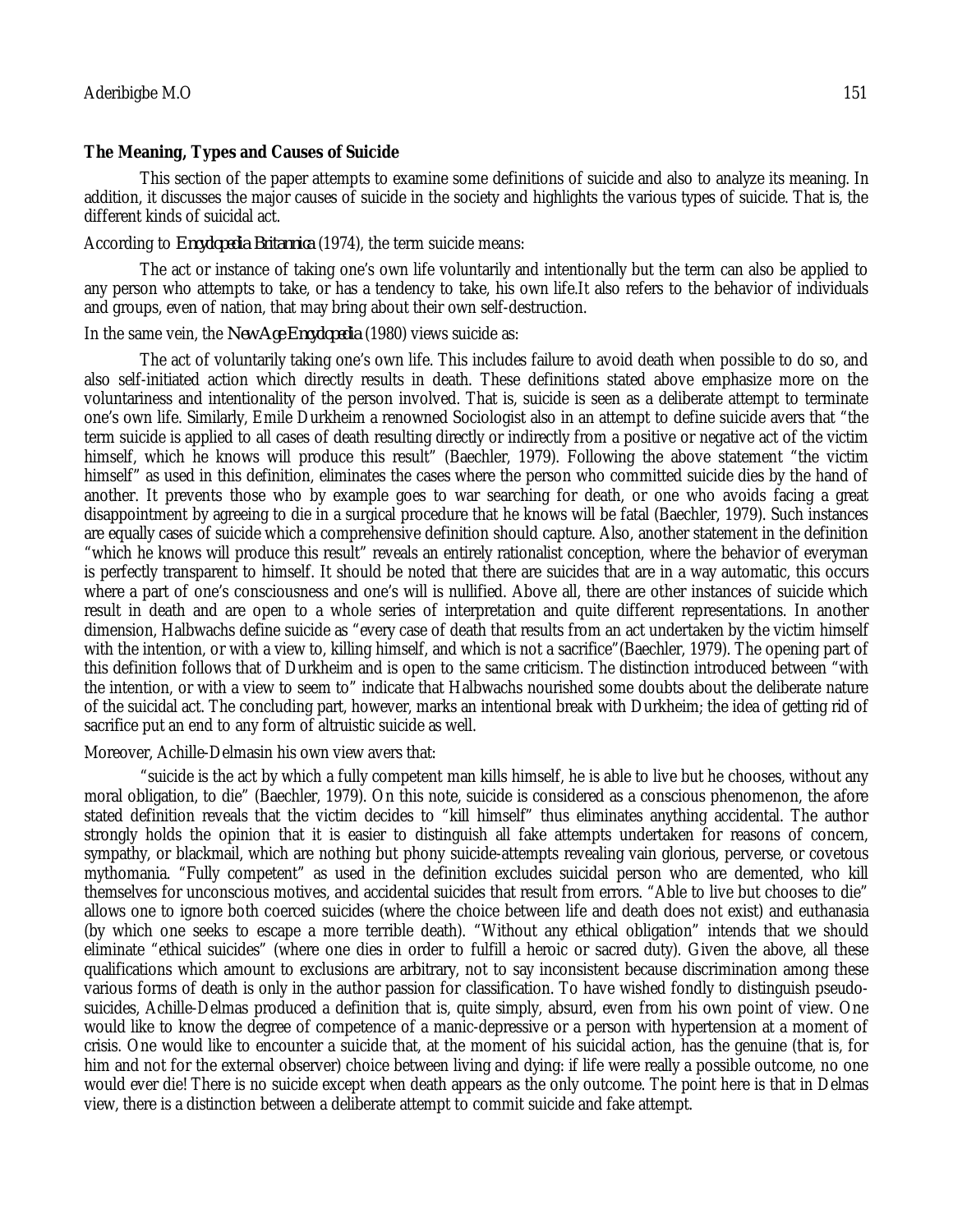#### 1:2 Types of Suicide

Mainly, there are three types of suicide as popularly classified by scholars in most literature. These are altruistic, egoistic, and anomic suicide. To start with, altruistic suicide is committed when an individual sacrifices his or her life for the goal and benefits of the group. According to Stengel (1964), "people over whom society had too strict a hold and who had too little individualism could be driven to self-destruction by excessive altruism and sense of duty". This kind of suicide was more common in primitive than in highly developed societies. In this category belonged the old and sick who wanted to relieve society of themselves. Examples of altruistic suicide may include, the women who followed their husband into death. The old custom (suttee), long since banned, in Indian which require a Hindu widow to sacrifice herself on the funeral pyre of her dead husband. Indian society had no place for widow. Also to those followers or servant who killed themselves on the death of their chief, reports have shown that Danish warriors considered it a disgrace to die in bed of old age or sickness, and kill themselves to escape this ignominy(Durkheim, 1962). The self sacrifice of martyrs as well as the hara-kiri of Japanese officers was suicides of this type. This type of suicide raises a lot of questions that attract the attention of philosophers and interested scholars. If one may ask, is there any general interest in any society that worth dying for? Even if social integration is at the highest level, by giving my life for the goal of others, would that be morally justified, since I have the right to live as others do? Is it encouraging for someone to commit suicide in a society for any reason at all? Especially in the society where social integration is at the highest level, bearing in mind that the social integration is meant to prevent suicide as Durkheim argued. These are questions that revolve round the issue relating to suicide which this paper would critically examine.

The second type of suicide is egoistic suicide. This usually occurs when an individual is detached or weakly attached to the society. According to Stengel (1964), it is an abnormal individualism resulted in a weakening of society's control and reduced the person's immunity against the collective suicidal inclination. This type of suicide happens due to individual's lack of concern for the community, and inadequate involvement in it. It should be noted that the place of mutual relationship that exist between an individual and other people in the community is very important, it shape individual values and enable such to be prioritized. This category is the least satisfactory of the three. It includes most suicides due to physical and mental illness as well as the suicides of the deprived and the bereaved. The main point here is that "the greater the integration of individuals within social groups, the less likely they were to commit suicide" (Haralambos and Heald, 1980). Social integration is measured by the number and strength of a person's social relationships with others.

Durkheim established various statistical correlations between suicide rates and the social situations of individuals. He found, for example, that Protestants had a higher rate of suicide than Catholics, city dwellers than rural dwellers, the unmarried than the married and older adult than younger adults. In each instance he claimed that the former have a lower level of social integration than the latter. Following this, Omoregbe (1976) observe that... "man has by nature the potentiality to both selfishness and altruism because he is by nature both individual and social". The point here is that the potentiality one develops has a lot to do with ones disposition to life. The third type is anomic suicide. This type of suicide is committed when people live short of their established attainable goals and they are subject to emotional distress. If society failed to control and to regulate the behavior of individuals, a state which Durkheim called anomie, would make suicide to become more frequent. The decline of religious beliefs, the excessive relaxation of professional and marital codes is manifestations of anomie. They resulted in disturbances of the collective organization which in turn reduced the individual's immunity against suicidal tendencies. This explained the high incidence of suicide among the divorced. This type of suicide is common during the economic boom when those who cannot make an end meet or achieve their goals usually commit suicide. The question still remains that when one is frustrated or in distress and cannot achieve his goals, is suicide the solution? Can it lead to making ends meet or remove frustration?

#### **Causes of Suicide**

A number of theories have been advanced to explain the causes of suicide. Psychological theories emphasize personality and cognitive factors, while sociological theories stress the influence of social and cultural pressures on the individual. The strongly the individual is integrated with social group; the smaller would be the likelihood of suicide. Therefore suicide was relatively rare among members of big families and of closely knit religious or other social groups (Stengel, 1964).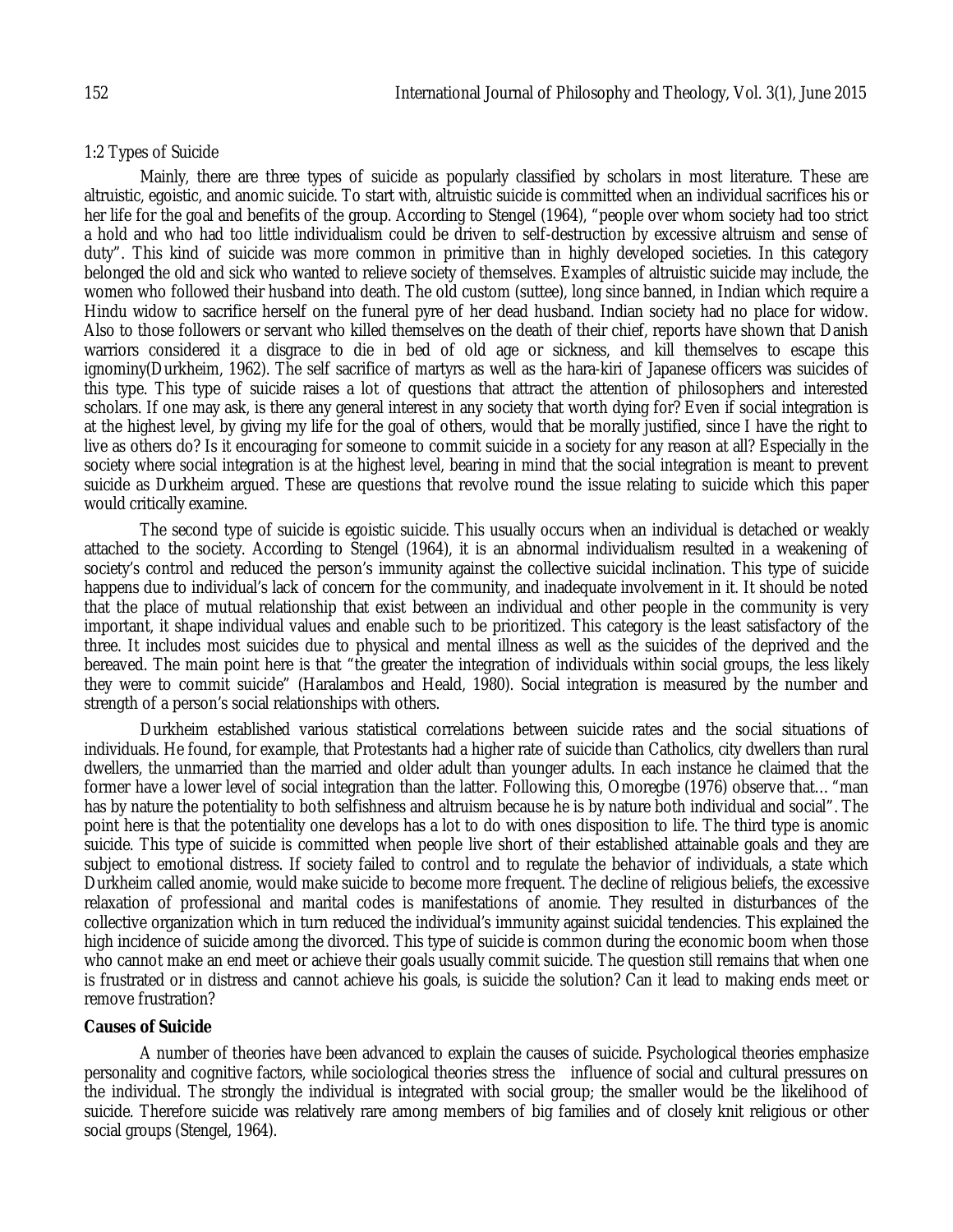Furthermore, Durkheim pointed out that lack of a secure relationship to a parent right from the childhood may have lasting consequences for a person's ability to establish relationships with other people, and such individuals are likely to find themselves socially isolated in adult life, and social isolation is one of the most important factors in the causation of suicidal acts. The point here is that lack of good relationship with parents and other related family members have been responsible for most suicide cases in the society. The lists of causes of suicide appear endless, but we shall not dwell much on this since the main focus of the paper is on how to ensure that in respective of situation and circumstances anyone may be facing in life, suicide should never be an option. It is against this background we shall proceed to consider Kant moral theory.

#### **Kant Categorical Imperative**

When defining an imperative, Kant makes a distinction between command and imperative. According to him, "the conception of an objective principle, in so far as it necessitating for a will, is called a command (of reason) and the formula of the command is called an imperative (Copleston, 1960).All imperative are expressed by an "ought" and exhibit thereby the relation of an objective law of reason to a will which, by reason of its subjective constitution, is not necessarily determined by it. By speaking of the objective principle as being "necessitating" for a will and does not mean, of course that the human will cannot help obeying the law. The point is rather that the will does not necessarily follow the dictate of reason. Kant proceeds further by explaining some numbers of principles which when summarized will lead to categorical imperative. The first according to him is the concept of goodwill, this connotes that "it is impossible to conceive of anything in the world or indeed without qualification save only a good will" (Copleston, 1960). In his view, a good will is the only good without qualification, this means that in the ordinary moral knowledge there is something that can be misused such as wealth, and hence they are not good without qualification. Mental talents, such as quickness of understanding can be misused if possess by a criminal. The natural traits of character, such as courage also can be employed or be put to use in pursing an evil end, but a good will cannot be bad or evil in any circumstances. It is good without qualification. The question one may now ask is: what is good-will? Simply put, it is good intention and it being good in itself, it is a virtue with its intrinsic value, and not simply in relation to the production of some end. Hence it is not a byproduct of inclination or desires. Kant succinctly put it thus:

The goodwill is not good of what it affects or accomplishes or because of its adequacy to achieve some purposeful ends: it is good only because of its willing that it is good in itself (Beck, 1978). An action can only be good as Kant want us to believe if only it comes from good intentions. The actual consequences of an action is not what we will use when passing moral judgment but rather it is the motive and such must come from good intention. Now, going by Kant theory of "good will" that is, good intention which is required in passing any moral judgment, it is the motive that has to be morally judged. Assuming a wife who out of frustration wants to correct the bad behavior of her husband and in the process commit suicide and died. Another wife who equally wishes to die but was rescued, judging between these two instances, the one who will be morally praise worthy by Kant theory was the one who had the intention of correcting her husband even though she eventually died, unlike the other that intended to kill herself.

## On this note, Lewis Beck (1978) points out that:

whether the action succeeds in its purpose or not, if it is done with a "good will" it is morally acceptable; the consequence which we consider in passing moral judgment is intended consequence implicated in the motive of the action not the actual consequence which no man can wholly for see and control. Given the above, Kant places high premium on good intention in whatsoever one intends to do. Another principle is on the concept of duty, this to him means acting out of reverence for law, and that law is essentially universal. Kant makes a distinction between action which are in accordance with duty and acts which are done for sake of duty. To Kant, only those actions which are performed for the sake of duty have moral worth. He takes the example of preserving one's life "to preserve one's life is a duty", and further, everyone has an immediate inclination to do so. These are the two presuppositions. Now if I preserve my life simply because I have an inclination to do so, my action does not, in Kant's view, possess moral worth. To possess such worth my action must be performed because it is my duty to preserve my life; that is, out of a sense of moral obligation. Kant does not explicitly say that it is morally wrong to preserve my life because I desire to do so. For my action would be at least in accordance with duty and not incompatible with it, as suicide would be, but it has no moral value.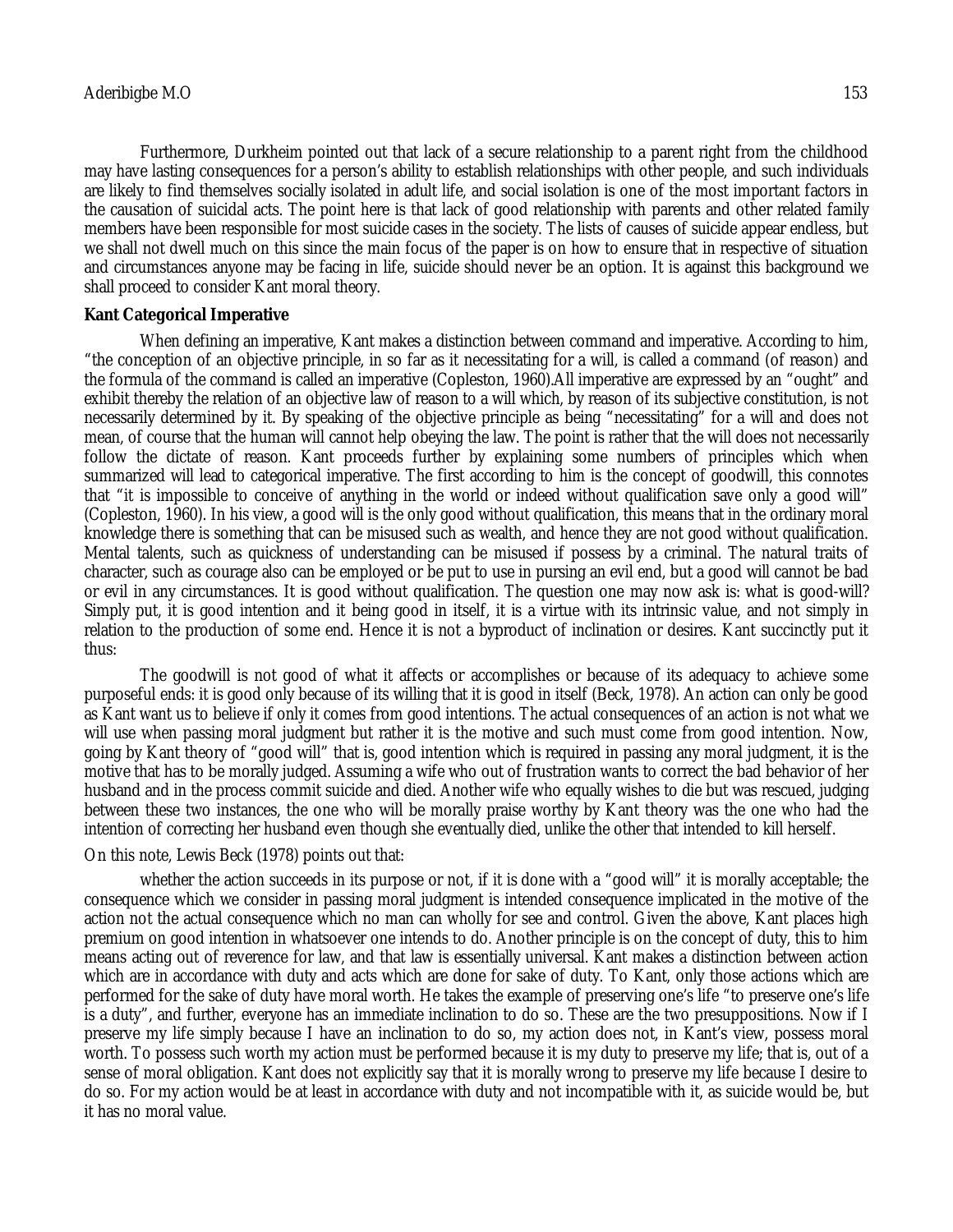On the one hand, it is not a moral action, but on the other it can hardly be called immoral action in the sense in which suicide is immoral. Kant impression in his concept of duty is that duty must prevail over our inclination. He maintains that, "the less inclination we have to do our duty, the greater is the moral value of our action if we actually perform our duty to do" (Copleston, 1960). Now, taking the example of altruistic suicide, that is, a case whereby someone is driven to self-destruction by excessive altruism and sense of duty as the case of some terrorist group who are religious fanatics. Kant concept of duty for duty sake would first differentiate such an action, either from duty sake or from ones inclination, if it is from inclination the action is morally wrong. The question that may confront us here is; where does the moral worth of action lies? For Kant "it can lie nowhere else than in the principle of will irrespective of the end which can be realized by such action" (Copleston, 1960). Kant sees duty as not only good in itself but its worth transcends everything. Kant's rule is that the good will, the only good without qualification, is manifested in acting for the sake of duty that duty means action out of reverence for law; and that law is essentially universal (Copleston, 1960). This is now to say that, there remains nothing but the universal conformity of action to law in general, which should serve the will as a principal. That is to say "I am never to act otherwise than so that I can also will that my maxim should become a universal law" There is, therefore, only one categorical imperative, and it is this: "act only on that maxim through which you can at the same time will that it should become a universal law; he also reformulated it thus; "act as if the maxim of your action were to become through your will universal law of nature"(Copleston, 1960). To Kant all imperative must derive from this one, this is a means of testing whether the maxim of our action is morally right or not.

Kant's general notion, therefore, is that the practical or moral law as such is strictly universal; universality is its form. Hence all concrete principles of conduct must partake in this universality if they are to qualify for being called moral. Here Kant seems to refer to cases in which a maxim could be given the formulation of a universal law without logical contradiction. A series of examples were given by Kant to buttress his point. In the first instance, a man enjoys great prosperity but sees that others are in misery and that he could help them, but he adopts the maxim of not concerning himself with their distress. For Kant, if the maxim of this action is universalized, it will surely contradict itself since by the basic law of nature everyone also required himself need help from others if he should ever be in a state of misery. The second one is when a man is forced to borrow money knowing fully well that he will be unable to pay it. Reflections show that he cannot turn the maxim (when I am in need of money, I will borrow it and promise to repay it, though I know that I shall not be able to do so) into a universal law without contradiction. One could see that the maxim of this action cannot be universalized since a law that allows people to borrow money with the intention of not repaying it will surely contradict itself.

Kant further in his categorical imperative postulates that man, and indeed any rational being, is an end in itself. The concept of a rational being as an end in itself can therefore serve as the ground for a supreme practical principle or law. The practical imperative will thus be as follows: "so act as to treat humanity, whether in your own person or in that of any other, always at the same time as an end, and never merely as a means" (Copleston, 1960). Kant sees man (a rational being) as an end in himself. Therefore any action that treats humanity as means to an end only has no moral worth. The question of human rationality is central to Kant's moral theory, rationality is the necessary condition and source of all moral value; without it, Kant maintain we are unable to deliberate over actions and apply the categorical imperative. Rationality as a unique feature of humanity is what gives human dignity and make them invaluable (Vong: 2008). According to Kant, we cannot establish the possibility of a categorical imperative by referring to anything in the causal series of phenomena, but this can only be found in "freedom". Hence it is perhaps more accurate to say that the condition of the possibility of a categorical imperative is to be found "in the idea of freedom". In fact, there cannot be any room for reason to play its role if freedom is denied on the part of any individual.

#### To support this, Kant maintains that:

"…practical reason or the will of a rational being 'must regard itself as free', that is, the will of such a being cannot be a will of its own except under the idea of freedom. The idea of freedom is thus practically necessary it is a necessary condition for morality" (Copleston, 1960). From the quotation above, it is obvious that if one has freedom of will, he will surely know that anytime he performs his duty, he is not under the control of other or under any compulsion since any law he obey emanate from his will. The idea of freedom as put forward by Kant therefore negates or condemns an altruistic type of suicide. For instance the old custom (Suttee) long since banned in Indian require a Hindu widow to sacrifice herself at the death of her husband. The Yoruba custom of burying slaves alive at the death of the king also is condemned by Kant idea of freedom.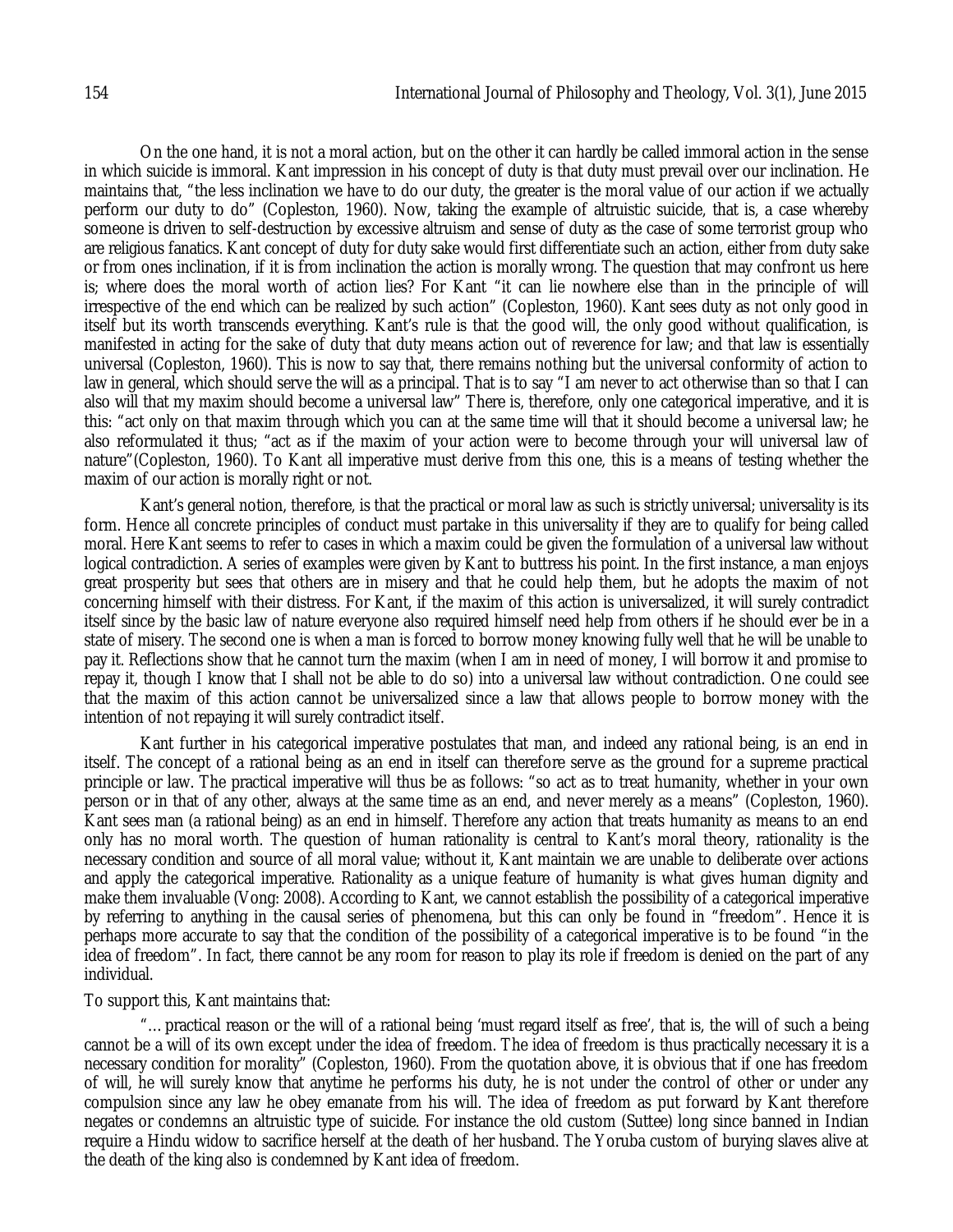The people concerned (victims) who are rational beings are not permitted to exercise their freedom of will and such denied them of being part of the intelligible world. Whereas it is the notion of freedom that makes one to feel that one is part and parcel of the intelligible world. In this case an individual is not dominated by other's will. Kant maintains that categorical imperatives are possible because the idea of freedom makes me a member of an intelligible world. Finally, for categorical imperative to be morally compelling one must be a member of the law makers. As a member of the legislature one must act as if one is obeying the laws he make for himself.

#### Kant proofs this by saying that:

A rational being belongs to the realm of ends as a member when he gives universal law in it while also himself subject to these laws. He belongs to it as sovereign when he as legislating is subject to the will of no other. The rational being must regard himself always as legislature in a realm of ends possible through the freedom of the will whether he belongs, to it as members of sovereign"(Beck, 1978). Kant believes that if one is part and parcel of the legislation he would not want to break the law and as well seeing himself as bound by the law. If one has made a law that suicide is immoral, one cannot go ahead to commit it because it is bound by the law he had made that it is immoral to commit suicide.

#### **A Philosophical Justification of Kant's Position on Suicide**

At this juncture, this paper attempt to examine the views of some schools of thought whose theory may tends towards the justification of the morality of suicide. This is necessary in order to have an extensive overview upon which the position of this paper would receive its justification. The two schools of thought which we shall consider are existentialism and utilitarianism. The theme of freedom is at the heart of existentialism. The existentialists do not talk of the ''freedom of the will'' as we find in classical philosophy. Freedom, to them is not a property of the will but the very structure of the being of man (Omoregbe, 1991). They do not make any attempt to prove the reality of human freedom; ratherthey see human freedom as the structure of man's being and a basic condition for human existence. To Satre, the ethical man has achieved a freedom by his authentic choice, he knows himself and he is the master of his actions (Lescoe, 1974). Furthermore, Satre is of the view that freedom is the human capacity of negating, nihilating and withdrawing from material things and situations. It is the permanent capacity of self-determination, self orientation, and self detachment. Hence man can never be identified with anything or any way of life since he possessed this capacity (freedom) of self withdrawer and he can always say "no'' to any way of life. The foundation of this freedom is nothingness, nothingness provides the foundation for freedom, and hence freedom is bounded by nothing. This means that no limit to my freedom can be found except freedom itself (Omoregbe, 1991).

The existentialist argument against freedom through self realization rests primarily upon the belief that man has no ready-made or pre human nature, no divine essence which is to be automatically realized. This idea emanates from Satre view that ''existence precede essence''. In Leibniz's view, says Satre, "Adams's essence is for Adam himself a given; Adam has not chosen it: he could not choose to be Adam. Consequently he does not support the responsibility for his being… for us, on the contrary, Adam is not defined by an essence since for human reality essences comes after existence" (Olson, 1962). Satre went further to say that, man is a self-creating being who makes himself as he pleases and freely creates his own essence. Hence man cannot be defined a priori. He said: "this means that man first of all exists, encounters himself, emergesin the world, and defines himself afterwards… Man such as the existentialist conceive him, if he is indefinable, it is because he is first of all nothing. He will be nothing until later on, and he willbe what he will make himself" (Omoregbe, 1991). Now, going by the theory of existentialists as put forward, can suicide be justified? Following Satreargument that man is free, freedom to him is not of will but the structure of the being of man, that is, the extent of the freedom man possessed is not limited to his will but rather it is part of his being. The question we may now ask is can the freedom of man's being lead him to commit suicide? Will there be no limit to the freedom man possesses as rational being? The existentialist's argument would further mean that man attains his freedom by choice and he is the master of his action. When it comes to suicide, they will argue we do not have to apply specific rule to guide us, but such act is particular to a particular situation. The question now is, can suicide be justified and remain as part and parcel of us on the basis of existentialist beliefs? The answer is no, in some cases, Satre argue that man is free and that anytime one acts, he is not only committing himself but humanity as a whole, if one should commit suicide (Castel and Borchet, 1976).This amounts to inconsistency on his (Satre) part, if one is really free to commit suicide, why will he be hindered by society or societal norms.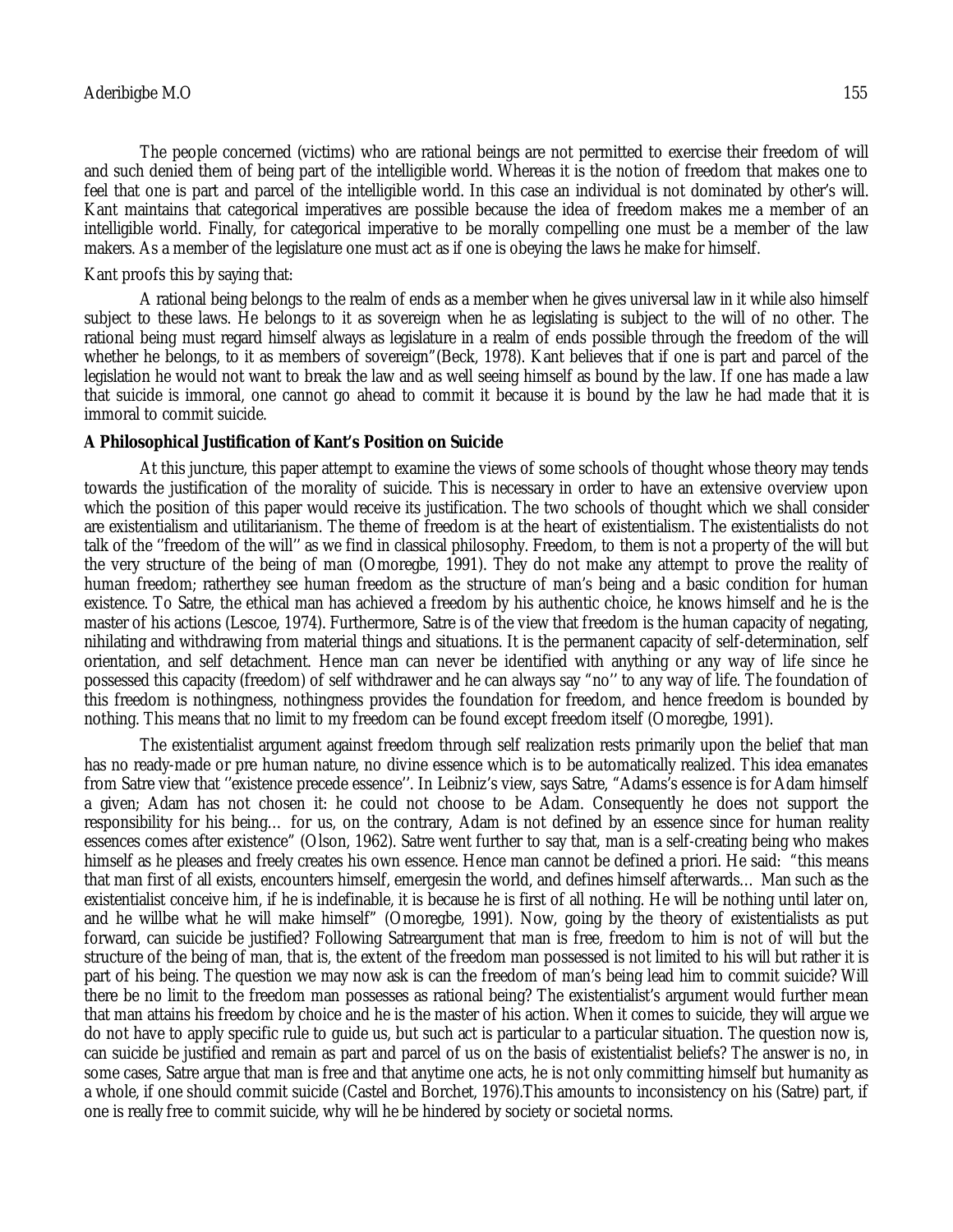Thus, this shows that there is no way one will commit suicide without looking at the effects it will have on humanity as a whole therefore suicide cannot be justified on the basis of existentialist theory. Kant on the other way round also stresses freedom as earlier discussed, but Kant's view on freedom is the freedom of will that enable one to do the right thing without any external force compelling him to do that which is not right. The ordinary man tries to ignore the unpleasant facts of life, and if he is exposed to an "impossible situation'' where no choice could conceivably be a choice of happiness, he is without recourse. Whereas, the existentialist refuses to ignore the unpleasant facts of life, and he spends most of his time trying to find some technique by which to triumph over them. Going by this, it means that, if suicide is the next available way to triumph over unpleasant facts of life the existentialist would justified that (suicide) is good. Suppose, I am frustrated or distress as the case may be, can I go and commit suicide, will that remove my frustration, in case of anomic suicide where some commit suicide because he cannot achieve his goal, will suicide help him to achieve the set goal?All these are not sufficient to justify suicide as Kant insists that this will amount to treating humanity as a means to an end. The second school of thought is the Utilitarian, this group following John Stuart Mill, holds that actions are right in proportion as they tend to promote happiness, wrong as they tend to produce the reverse of happiness. Happiness are intended pleasure and the absence of pain, by unhappiness, pain and the privation of pleasure (Barrow, 1982).

This theory is such that estimates right and wrong by the principle of utility. Despite the common use of the word utility as a synonym for useful, sometimes with overtones of economic usefulness, the principle of utility is solely concerned with happiness, pleasure, pain and unhappiness. What ought to be done is whatever is most conducive to happiness in the world. A very obvious problem arises with the key term happiness. What exactly is happiness? Is it a sensation or a state of mind? Should it be identified with something similar to ecstasy or contentment, or neither? Can we accept Mill's succinct identification of it with pleasure and the absence of pain, and are those terms not also more problematic than either Mill or Bentham here seem to allow? Now, going by the theory of the utilitarian, if suicide will give me the greatest good over all these evils (distress and frustrations) then I can go ahead and commit suicide since utility is the yardstick for good action. But this type of argument becomes problematic since after committing this act, there is no means of verifying whatever it produces either greatest good or bad, either happiness or pain. The dead man (suicide victim) cannot express his feeling anymore, and the issue of afterlife cannot be proved or scientifically tested, thus there is a problem. On the other way round, if it can produce the greatest good for the society in general, then it is right and can be permitted. But another problem will arise, how we can get a reliable statistical data to show this in the society since this would amount to a fruitless research. Suicide thus cannot be justified by the theory of the utilitarian. It must be noted also that, all Utilitarian theories are consequentialist, and this shows that intentions or motive of any action is neglected. And Kant would argue that for any action to be morally praise worthy, it must come from right will or good intention. Problem thus arise, if the consequence alone is to be considered, the implication is that in a society where the interest of the majority is to reduce population, then suicide will be justified since utility is the yard-stick for any action. The concern here again is that how the victim's intention would be known using the example of anomic suicide where people cannot cope with the standard of living.

Robin Barrow (1982) said that utilitarian ignores entirely the question of motive and intention, whereas, generally speaking people think of these as rather important in assessing moral conduct. And of course they are important, if what we are concerned with is attributing praise or blame, and determining whether somebody is behaving as a moral agent. Certainly, doing what happens to be right, because you think it will bring you a handsome profit is not to deserve moral acclaims. Furthermore, there is something essentially unfair, which is inherent in utilitarianism, and that is, this principle lead to the sacrifice of innocent minorities for the sake of the happiness of the majority, or certain unjust institutional arrangements, against the interests of majority happiness. Looking at the case that has to do with altruistic type of suicide, whereby people commit suicide as a sense of duty or when people sacrifice their life for the goal and benefits of the group or society. The question is, can this be morally justified? The Utilitarian would agree to its justification so far it produces happiness for the majority of the traditional people in the society. But Kant's position is still very much in force, this cannot be morally justified in as much as it cannot be universalized and as well it amount to the treatment of humanity as a mere means and not an end in itself. One of the main reason why Kant wants people to treat others as an end is that personhood to him, "gives a creature a dignity that is beyond price"(Vong: 2008). The other groups, which are equally relevant to this discussion, are the religious group. The Judeo/Christian faith through the Bible reveals that some Biblical heroes committed suicide such examples are King Saul, King Abimelech and Judas Iscariot among others. These men either killed themselves or request for death from the hand of their armor bearers.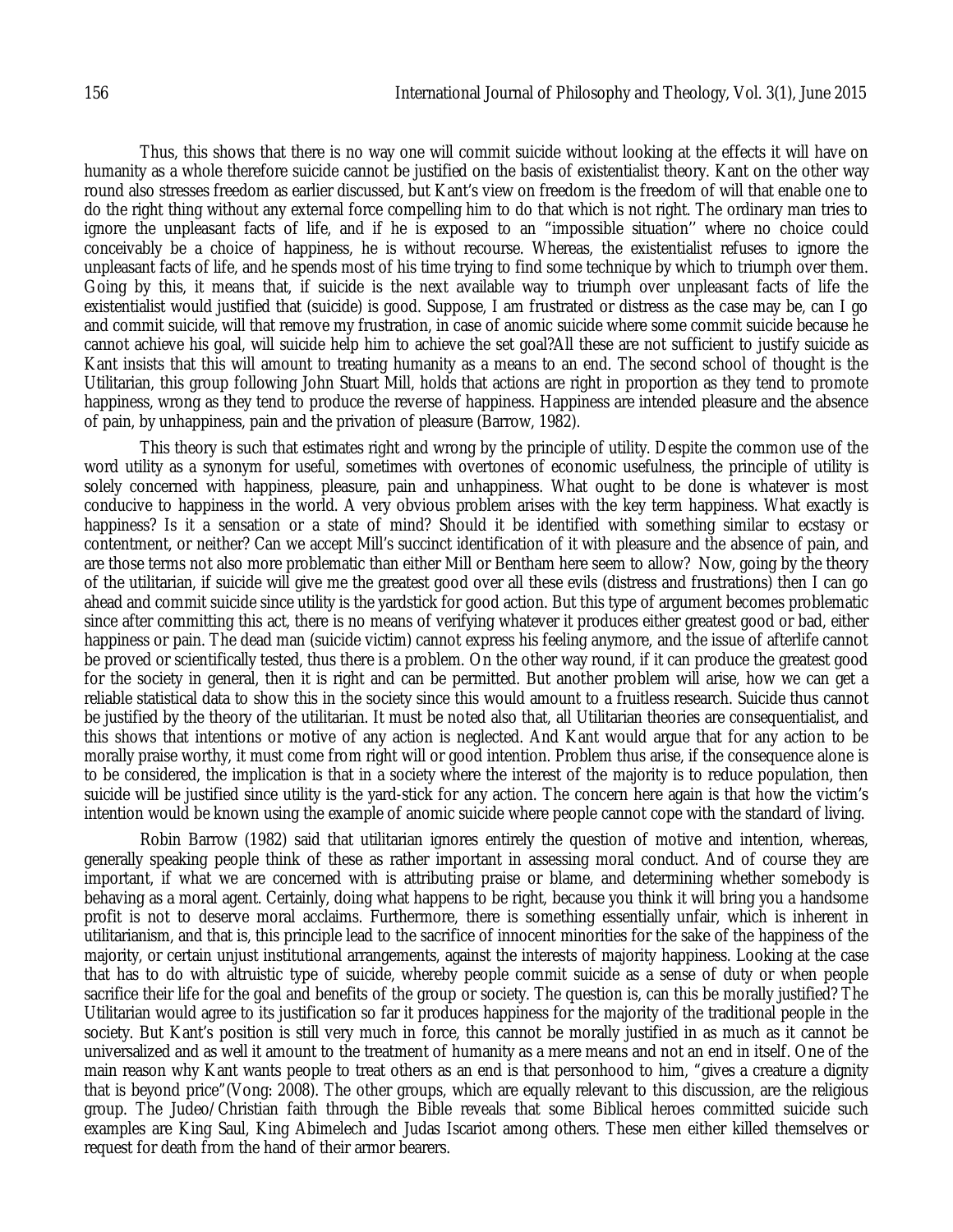But the fact still remains that murder of self or others is condemned by God and the consequence of such action is mainly about punishment from God in the other side of this world believed to be eternity. The Islamic religion also condemns suicide through her Holy Quran. The implication of such action is also hinged on the believed that the fellow will suffer the same fate in afterlife. On this note, Seidler (1983) points out that Kant contends that "as soon as we examine suicide from the standpoint of religion we immediately see it in its true light. We have been placed in this world under certain conditions and for specific purposes. But a suicide opposes the purpose of his creator; he arrives in the world as one who has deserted his post; he must be looked upon as a rebel against God. In a similar view, the African Traditional Religion does not approve suicide and it is morally wrong for anyone to commit suicide in the society. It is the belief of the Africans that suicide is a bad death, and the corpse of anyone who commits suicide will not be accorded a formal burial rite. Awolalu and Dopamu (1979) elaborate more on this by saying … "not only that the person who commits suicide will not be given formal burial but they will not be remembered and have no ancestral shrine". It is believed that anybody who lead a perfect life on earth and die a normal death shall be admitted to the cults of the ancestors, but he that committed suicide is not allowed and such is forgotten and counted as loss in the family. The implication of this is that suicide is seen as a bad death and it is morally wrong.

To this end, by way of evaluation, an ethical relativist may reply to all these above mentioned points that the fact that suicide is wrong in one society does not mean that it will be wrong in another society. After-all among the Eskimos suicide may be considered as being morally right. Record has it that when they reach the age of sixty five years and above they can easily terminate their life since as from this age onward life begins to be boring to them. Given this instance, should suicide be justified on this basis? Would that not amount to saying that there can be no toleration and that ethical universality is impossible in the whole world? Given the position of this paper, the point remains that on no ground would suicide be justified. Kant views remains that man is free as the existentialist wants us to belief, but the freedom Kant postulated is the freedom of will, the freedom to exercise one's will in the absence of force and this will be able to allow one to reason properly and act. The existentialist freedom may lead to an individual to prefer to die than to live which may eventually lead such person to commit suicide. But Kant declares that freedom should go along with rationality, and if a human being is rational, suicide cannot be the only alternative for man's survival no matter the situation he/she may find him/herself. The existentialists are often accused of exaggerating "freedom". Kant position as opposed to the postulation of utilitarian's principle of utility as a yardstick for measuring good or bad will also condemn suicide in its totality. If whatever produces the greatest happiness for the greatest number of people is the yardstick for moral action, suicide will not fit in here. This is because Kant's ethical theory states that this will amount to treating humanity as a means to an end and not as an end in itself. The slaves that are buried with their master's shows that man (humanity) are being used as a mere means to achieve an end (societal happiness). So also, the theory of universalization will also condemn suicide in this regard. If altruistic suicide is to be permitted, would everyone in the society wished that such action be universalized? Would that without doubt not amount to destroying the whole mankind on the surface of the earth?

Another aspect of categorical imperative that can condemn suicide in the society is the idea of being a member of the legislature. Just like Thomas Hobbes postulated in his theory of "State of Nature", man is being egoistic and as a result he can kill himself through his selfishness, but at a time, all surrendered their power and right to the state (Leviathan) and henceforth bound to obey the law because it is assumed that all men have agreed to obey the law of the state made by themselves. Following this, Kant asserts that if the law of the society condemns suicide and people are made to realize that they are member of the legislation they would not go ahead and commit suicide because it will amount to violating the law they had made themselves which is highly contradictory in terms. For anyone to commit suicide in this context it is seen as injustice against others, including one's parents, spouse, children, friends, and fellow citizens. (Seidler: 1983).

#### **Conclusion**

This paper begins by looking at what suicide means, it examines the various definitions put up by different scholars and attempt to critically analyze their views. The three major types of suicide were discussed and none was found to be adequate enough for people to deliberately terminate their lives. Various causes of suicide were brought to the fore, and these were examined from individual perspective and the society at large.